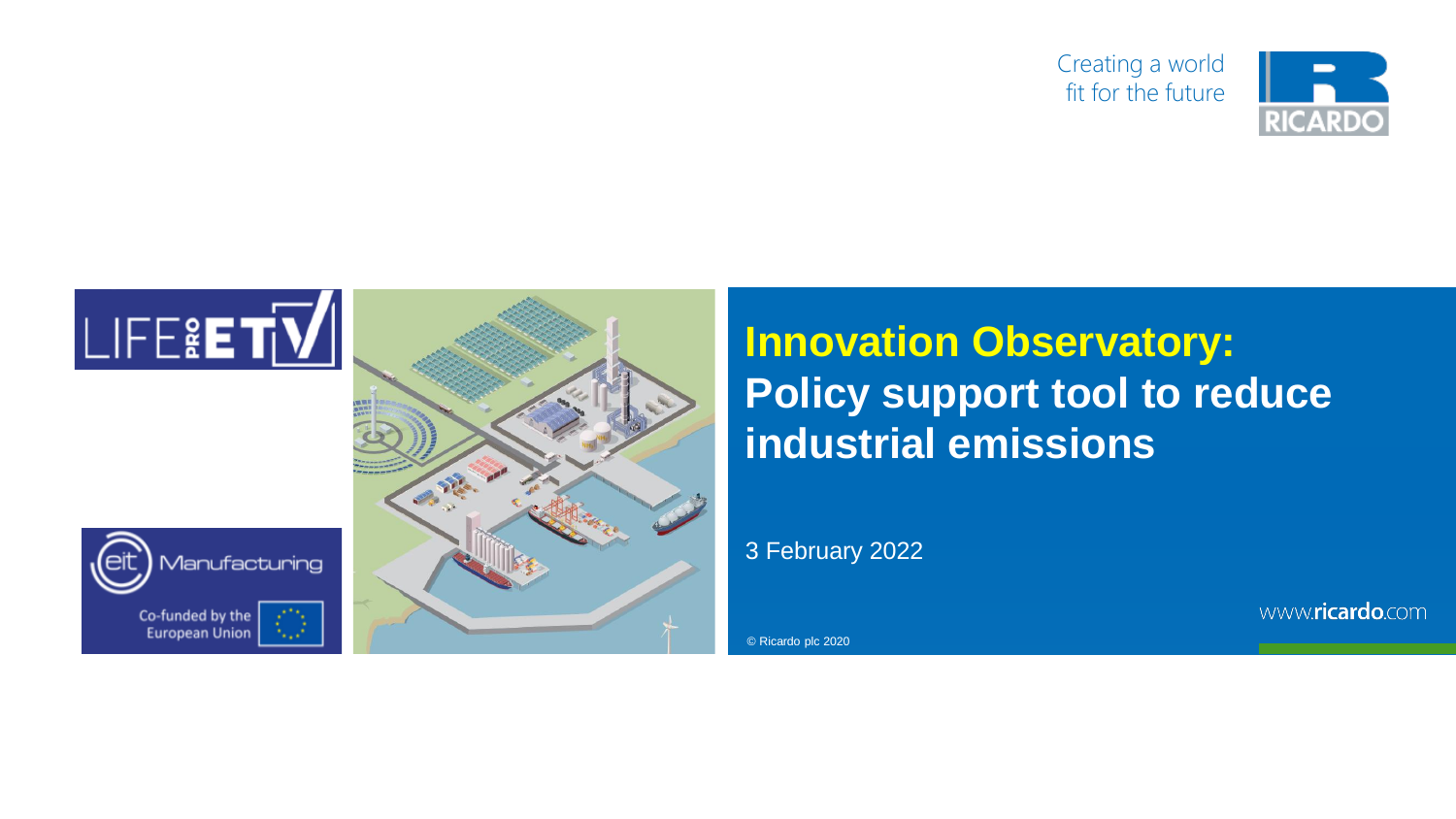

- **1- Overview** of innovation on Industrial Emission Directive
- **2- Lessons** from Observatory pilot test (2017-19)
- 3- Options for greater role in **revised IED** (2019-21)
- 4- Future: **Larger ETV contribution** to IED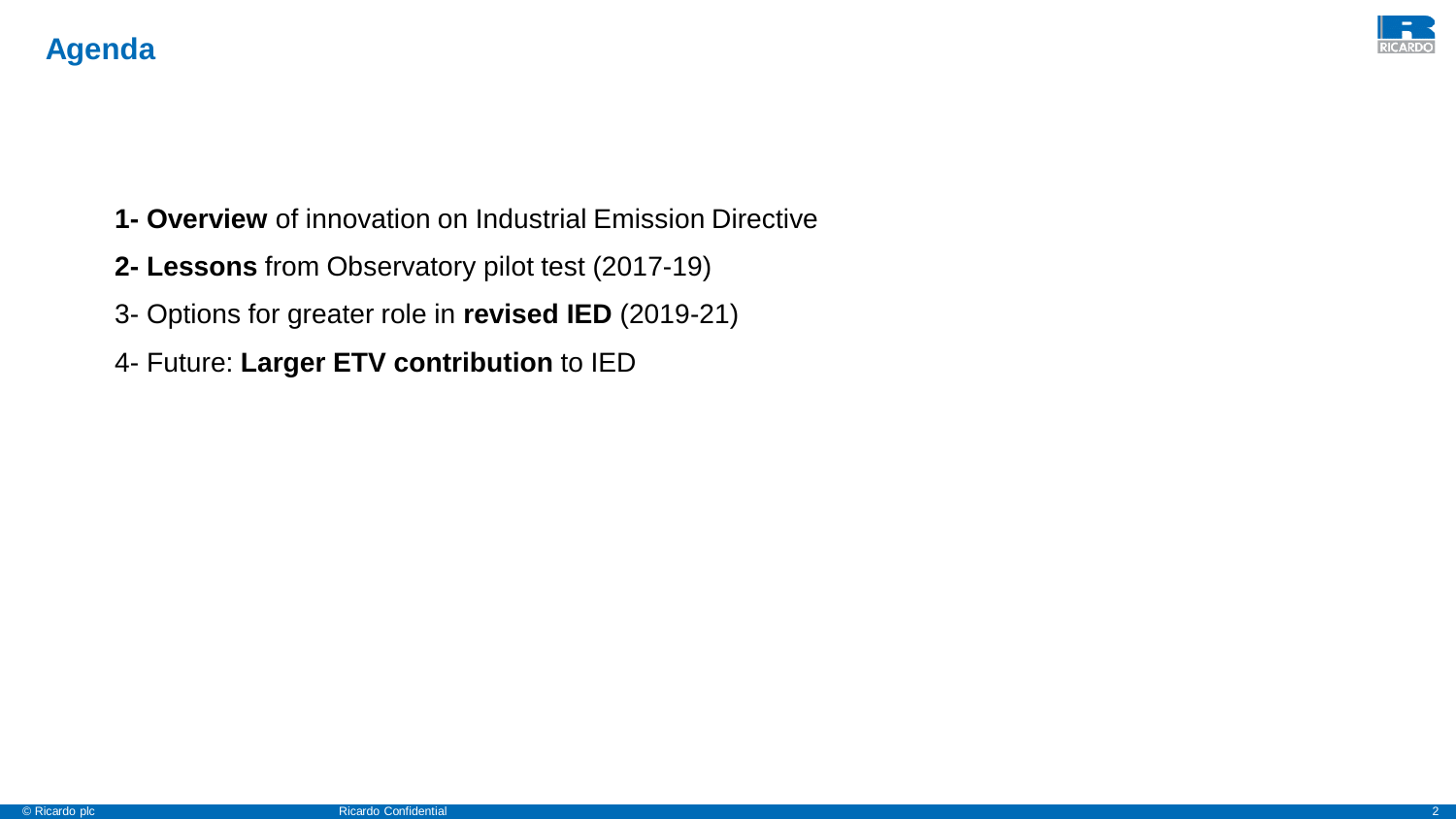RICARDO

Creating a world<br>fit for the future

In part umweltbundesamt® / vito

Service Request 8 under Framework Contract<br>ENV.C.AIFRA/2015/0042 -<br>specific contract 070201/2017/761472/SFRA/ENV C4

ED 10654 | Issue number 3 | Date 12 August 2020 Ricardo Confidential

| 2010 | <b>IED</b> adopted                                                                     | <b>ICF</b>                                                                                                                                          |
|------|----------------------------------------------------------------------------------------|-----------------------------------------------------------------------------------------------------------------------------------------------------|
| 2011 | First BREFs reviewed under IED with legally binding BAT-AELs                           |                                                                                                                                                     |
| 2012 |                                                                                        |                                                                                                                                                     |
| 2013 |                                                                                        | Supporting information exchange on new                                                                                                              |
| 2014 |                                                                                        | facilities and the development and<br>identification of emerging techniques in the<br>context of the IED<br>Final report for the European Commissio |
| 2015 | EU study to identify opportunities of industrial innovation for<br>emission reductions |                                                                                                                                                     |
| 2016 |                                                                                        |                                                                                                                                                     |
| 2017 | Launch of Innovation Observatory pilot test                                            |                                                                                                                                                     |
| 2018 |                                                                                        |                                                                                                                                                     |
| 2019 | Final report with Lessons learnt from test                                             | Assessment of the functionality and<br>effectiveness of a novel techniques<br>'Innovation Observatory' to suppor<br>concrete BREF review processe   |
| 2020 |                                                                                        | Final report including le<br>future Innovation Observate<br>Report for DG Environment, European C                                                   |
| 2021 | Evaluation of IED                                                                      |                                                                                                                                                     |
| 2022 | Impact assessment of the IED including larger role for Innovation                      |                                                                                                                                                     |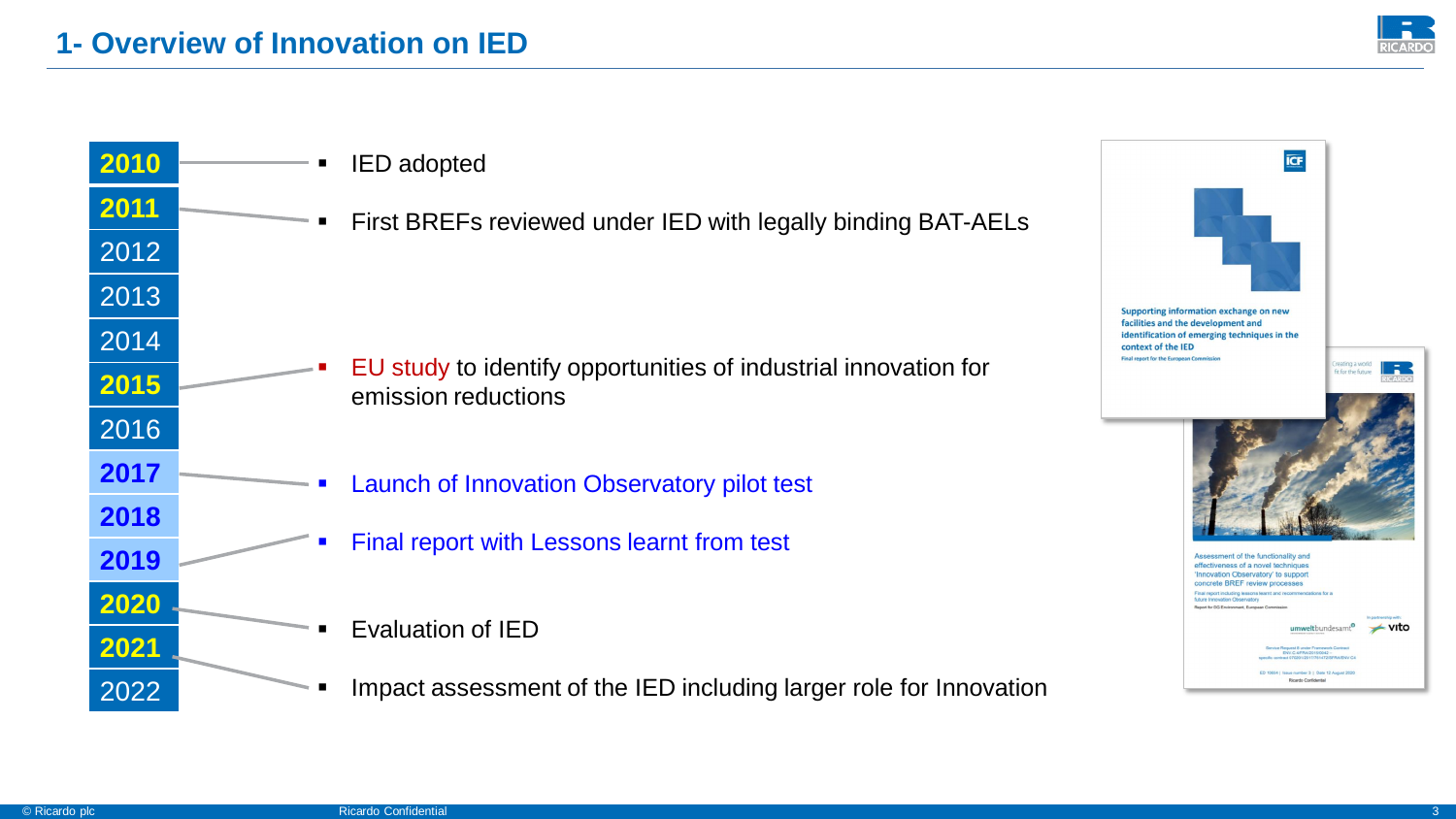## **1- Overview of Innovation on IED:**

The study carried out on 2015 revealed that there were several **opportunities to improve** the impact of industrial innovation on emission reduction work of the BREF (and IED):

- Limited number of industrial technology developers (and suppliers) participating on BREF development
- Few techniques developed from ET to candidate BAT
- Limited resources to do research of novel or emerging techniques. Indirect sources of information to validate maturity (TRL) of Emerging **Techniques**
- Emerging technique sections of BREF were not a priority in the context of high workload



- $\blacksquare$  MS focal point
- **Technique users**
- Industry associations
- $\blacksquare$  EC staff
- Environmental NGO
- Consultants
- Technique developers
- Basic Research teams

| <b>Novel</b><br><b>Techniques</b> | <b>Emerging Techniques</b>                           | Not proven at commercial scale   TRL 7-8 |                  |
|-----------------------------------|------------------------------------------------------|------------------------------------------|------------------|
|                                   | <b>Candidate BATs (cutting)</b><br>edge techniques") | Used at commercial scale                 | TRL <sub>9</sub> |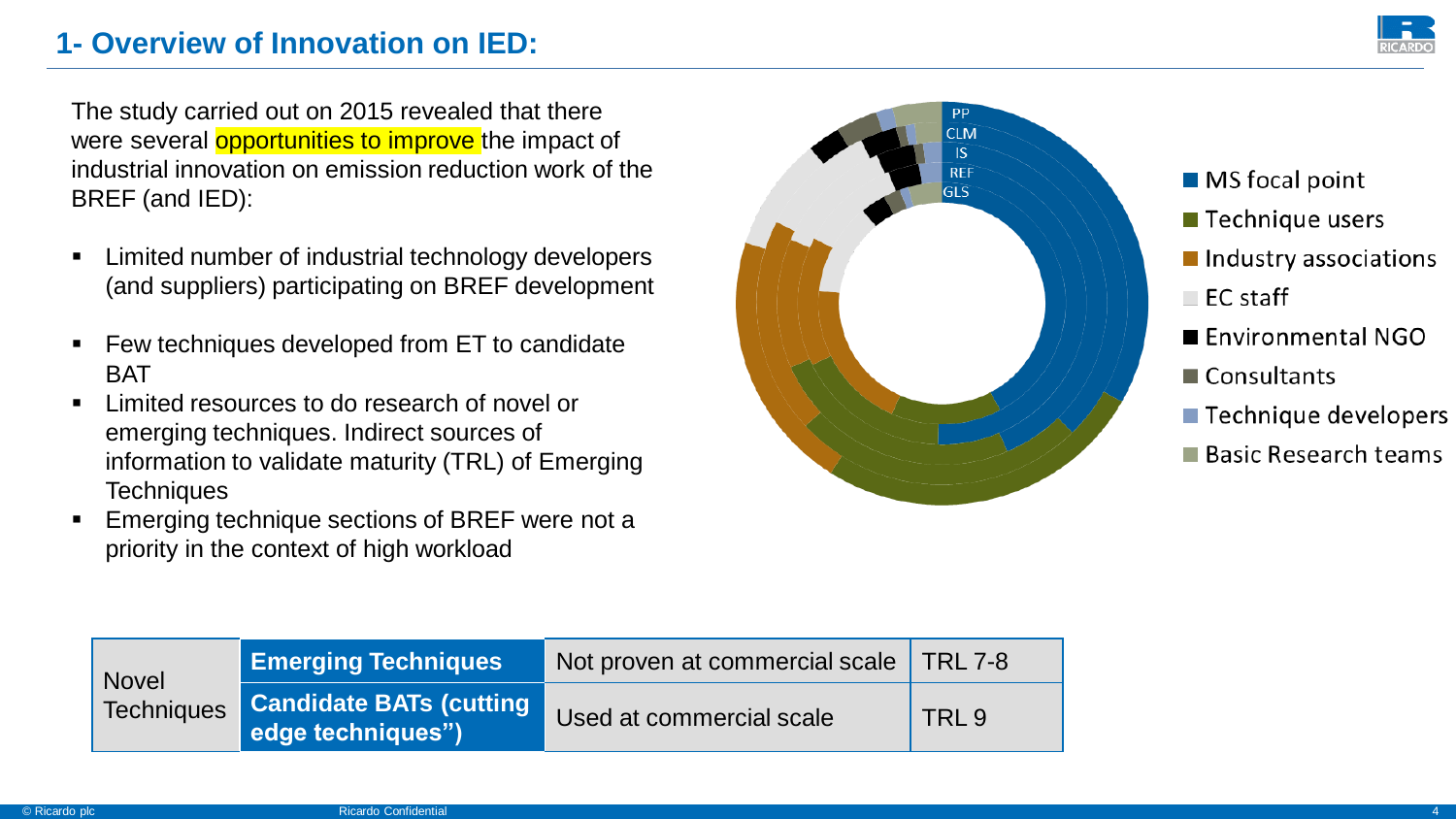## **2- Lessons learnt from Observatory Pilot test**

The pilot test lasted 3 years and provided support on novel techniques for development of

- **Textile BREF**
- Slaughterhouse and animal by-products BREF

### **Task carried out:**

- Stakeholder mapping
- Stakeholder engagement
- Collecting information on NT
- Online data base
- **Drafting NT descriptions**
- Gathered peer review comments for NT







#### Novel sustainable techniques in the textiles sector

identified by the Innovation Observatory | 27

2000 to 3000 end products per day and they replace other finishing treatments that have la mpacts. Productivity is up to three times higher than that possible with conventional machines ially two types of lasers are used: solid-based (wavelength of 1 µm) and gas-based (wavelength of 10

um). The desired degree of fading depends upon the wavelength, power density, and pulse width of the lase



**Achieved environmental benefits** Lower generation of waste water. Lower use of energy. Lower use of chemicals

#### Environmental performance and operational data:

Conventional finishing processes to provide eroded appearance, such as Potassium Permanganate (PP) use on average for each pair. 70 litres of water are used. 1 kwh of electricity and 150 grams of chemicals: This technology will help garments to save 62% of power, 67% of water (litres), 85% of chemical use as well as 55% of production time compared with the Potassium Permaneanate (PP) spray approach It is specifically designed for denim and fabric garment finishing, and it replaces traditional methods of discoloration, abrasion, decoration, marking, engraving and cutting.

#### Cross-media effects:

Ricardo Energy & Environmen

The laser beam decomposes the dye and generates vapours which are vented

#### **Technical considerations relevant to applicability**

Applicable for fabrics made up of >98% by cotton (polyester is very difficult to be treated with laser). The ae is applicable to jeans/denim wearables as an alternative to finishing operation

The output documents containing PEER REVIEWED (validated) draft descriptions of candidate Emerging Techniques and BATs were sent to EIPPCB to be used by the European Commission in the Sevilla Process.

The final assessment of these candidate techniques was carried out by each Technical Working Group.

Cooperation with other existing EU activities was also initiated.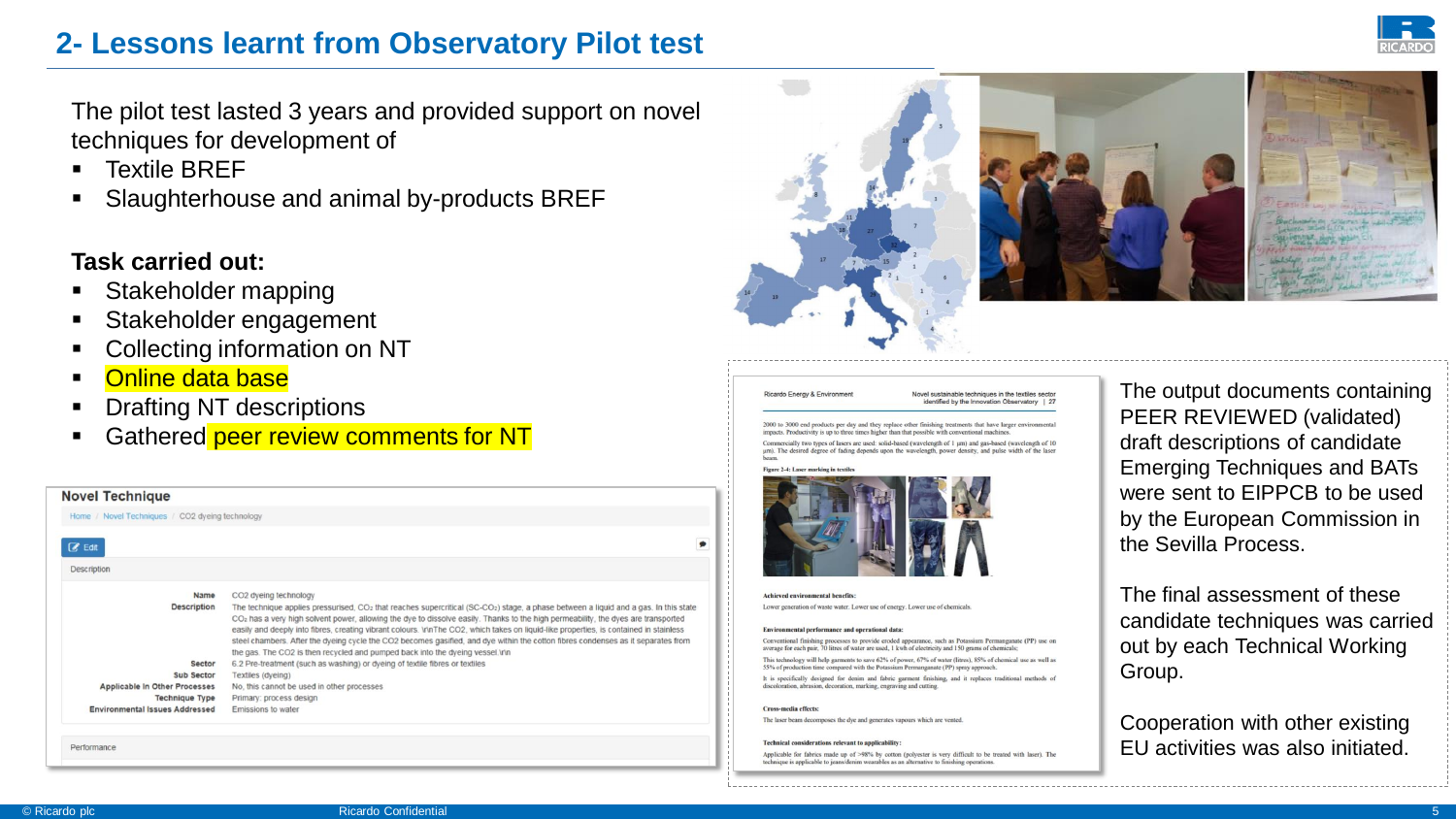# **2- Lessons learnt from Observatory Pilot test**



**Example of Observatory achievements NT research work** 92 candidate NT identified



**NT characterisation**

18 Candidate BAT described 31 Candidate ET described Draft description has peer review feedback including TRL score assessment

### **Stakeholder engagement**

300 stakeholders identified 50 stakeholders participated (in online tool)

**Acceptability from TWG on draft ET**  descriptions provided by 3rd party





### **Lessons Learnt**

- Need to clearly articulate the benefits for stakeholders to participate in the **Observatory**
- Better match: The peer review process could be improved by listing innovation stakeholders by technical topic. For example, it may be more effective to group innovation stakeholders
- **EXECO TECH FOOD SUPPLIER** FOR DEVELOPERS are not always aware of the applicability restrictions described in the BREFs (some being legally binding)
- Mainly marginal improvements of existing abatement techniques. Not common disruptive technologies
- **Challenging data acquisition for Opex or** Capex at lower TRL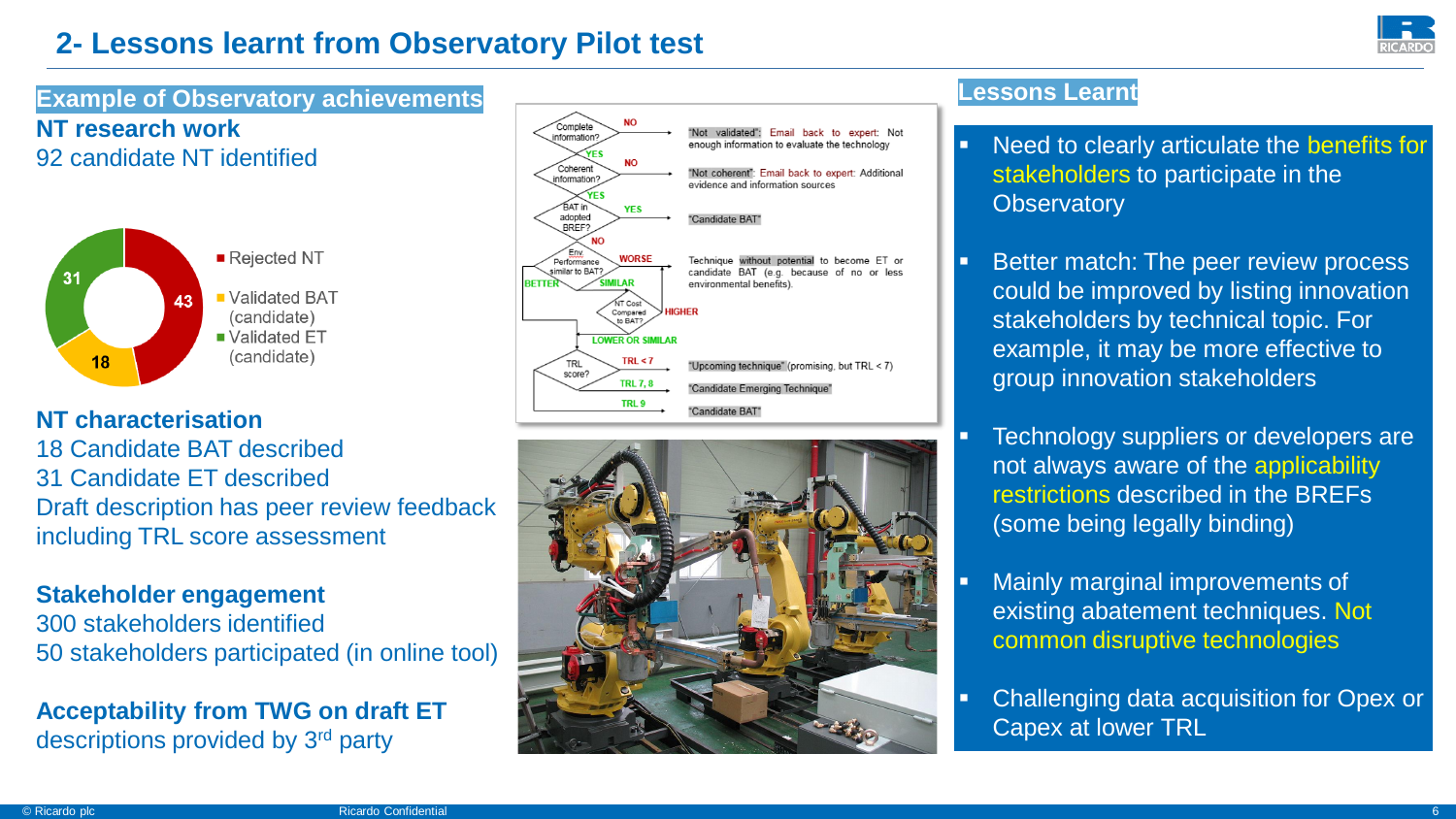

| Code | Options evaluated related con Innovation Observatory role                                                                                                                                                                                                                                                                                                   |
|------|-------------------------------------------------------------------------------------------------------------------------------------------------------------------------------------------------------------------------------------------------------------------------------------------------------------------------------------------------------------|
| (43) | Establish the Industrial Emissions Innovation Observatory to monitor the (TRL) and environmental performance<br>(BAT-AEPLs) of emerging and breakthrough techniques. Recognition by the Observatory of advanced techniques with<br>TRL 8-9 (or improved environmental protection) would suggest an update of BAT conclusions upon approval from the<br>TWG. |
| (44) | Amend requirements to allow more time (6 to 8 years) for operators to implement emerging techniques with<br>Technology Readiness Level (TRL) 8-9 or stricter long-term Emerging Techniques Associated Emission Levels<br>(ET-AELs)                                                                                                                          |
| (41) | Introduce legislative amendments to facilitate the development and testing of emerging techniques over a longer<br>period.                                                                                                                                                                                                                                  |
| (42) | Establish shorter, up to 5-year BREF cycles focussed on defining stricter BAT-AELs based on recent innovations.                                                                                                                                                                                                                                             |
| (5)  | Require competent authorities to consider under Article 15(3) setting permit ELVs by default at the lower limit of<br>the BAT-AEL range.                                                                                                                                                                                                                    |

|      | Code   Options evaluated related with Climate change and innovation required for transition                                                                                                                                                                                                                                                                                              |
|------|------------------------------------------------------------------------------------------------------------------------------------------------------------------------------------------------------------------------------------------------------------------------------------------------------------------------------------------------------------------------------------------|
| (45) | Amend requirements to provide up to six years to implement BAT conclusions where deep transformation of industrial sectors<br>is required. "Deep ,transformation" would refer to the adoption of completely different process routes and/or primary process<br>techniques that facilitate a significant reduction in the emissions of pollutants and/or the use of energy, raw materials |
| (33) | review <b>obligation by 2035</b> that focusses on the capacity of the installations to operate in accordance with the EU's general<br>climate objectives; including a requirement for <b>installations to produce Transformation Plans</b>                                                                                                                                               |